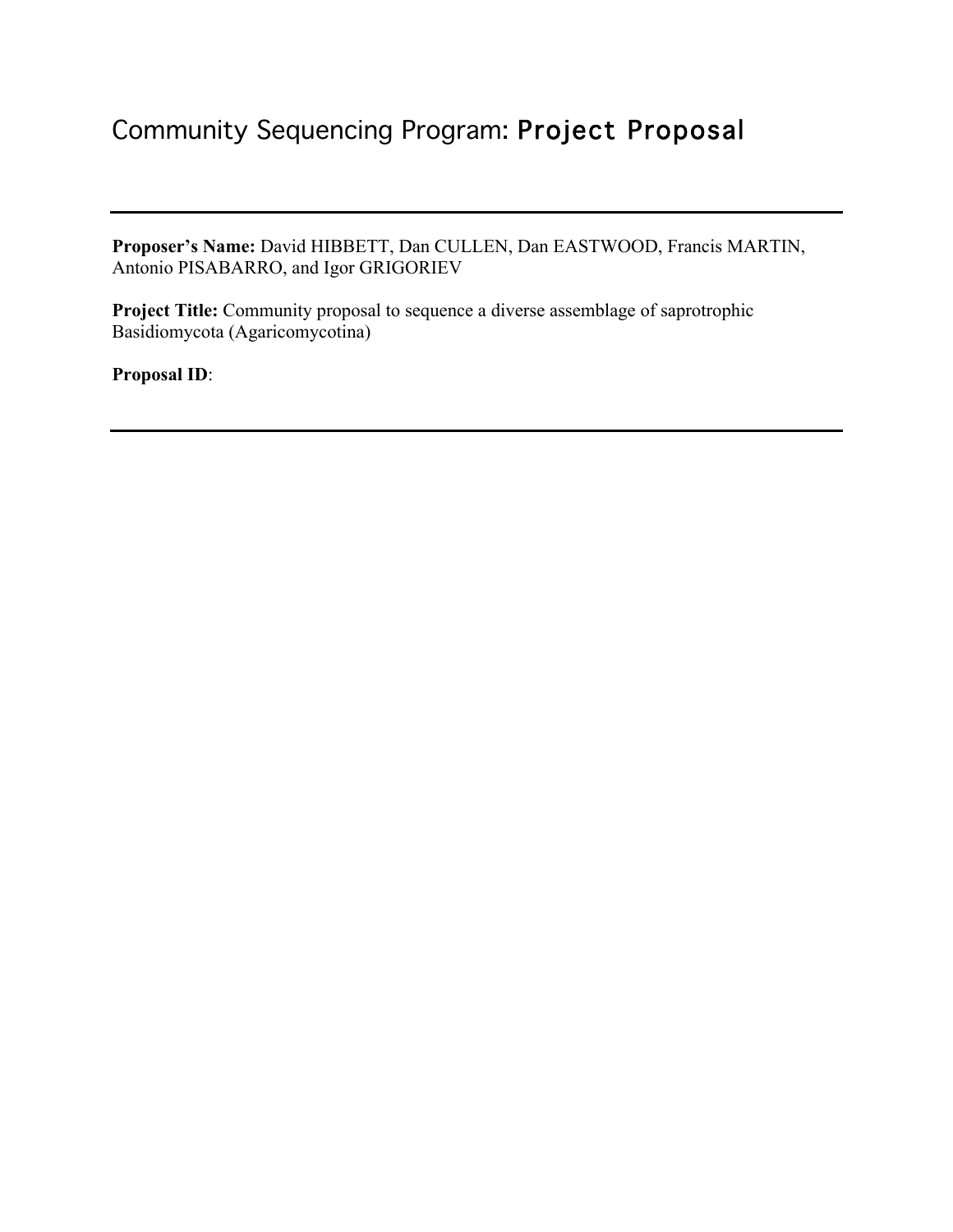## **A) Brief description:**

## *Abstract:*

We propose a community-based sequencing project for whole-genome sequencing of a suite of saprotrophic (decayer) Fungi in the Basidiomycota, subphylum Agaricomycotina. The proposed organisms are of central relevance to the DOE mission with regard to lignocellulose bioconversion, biofuel production, feedstock improvement, and carbon cycle functioning. This proposal is derived from the basidiomycete focus group of the JGI Fungal Genomics Program, which commenced in October 2009. The organisms targeted in this proposal are particularly relevant to the "Biorefinery" section of the Genomic Encyclopedia of Fungi that the FGP seeks to create.

## *Scope of Work:*

We propose a suite of 30 species for genome sequencing, divided into two Tiers of 13 and 17 species each. This set of taxa includes all of the 24 saprotrophic species identified by the Basidiomycota community in response to the 2009 FGP. The Tier 1 taxa are already being processed as a "pilot project" of the FGP. We therefore propose the remaining seventeen species in Tier 2 for sequencing as a follow-up to the current pilot project. The taxa have been selected on the basis of five major criteria: 1) phylogenetic diversity, 2) functional diversity and ecological importance, 3) utility as experimental systems, and community interest, 4) complementarity and relevance to other CSP proposals, and 5) availability of starting materials (monokaryons) and experimental tractability.

The chosen taxa represent fourteen of the approximately eighteen major clades (orders and subclasses) of Agaricomycotina, including five independent brown rot lineages. This selection has been developed in coordination with a parallel proposal by Francis Martin and colleagues to sequence the genomes of twenty-three ectomycorrhizal (ECM) taxa, including 18 Agaricomycotina and 5 Ascomycota. Together, the genomes of the saprotrophic taxa proposed here and the ECM taxa being proposed by Martin et al. will provide insight into the functional diversity of Agaricomycotina, including the genetic bases of transitions between saprotrophic and ECM lifestyles, as well as between white rot and brown rot. A third parallel proposal by Joseph Spatafora and colleagues proposes to sequence an assemblage of diverse Fungi representing undersampled branches of the fungal Tree of Life, with an emphasis on basal fungal lineages (the paraphyletic "chytrids" and "zygomycetes"). Several Basidiomycota are targeted in the Tree of Life proposal, but none are in the Agaricomycotina.

The primary goals of the proposed genome sequencing effort are to describe gene content and facilitate functional (expression) and evolutionary analyses. It is understood that the sequencing technology is rapidly evolving. We therefore defer decisions regarding the optimal approach to WGS of these haploid monokaryons to the JGI staff. Illumina-based transcriptome analysis, specifically focused on colonized wood, is also being requested in this proposal. Augmenting the genome and transcriptome data, the PIs and collaborators will perform mass spectroscopy-based secretome analysis, wood compositional analysis and microscopy, all under standardized conditions. Finally, we will perform comparative phylogenetic analyses to assess the evolution of decay mechanisms in Agaricomycotina.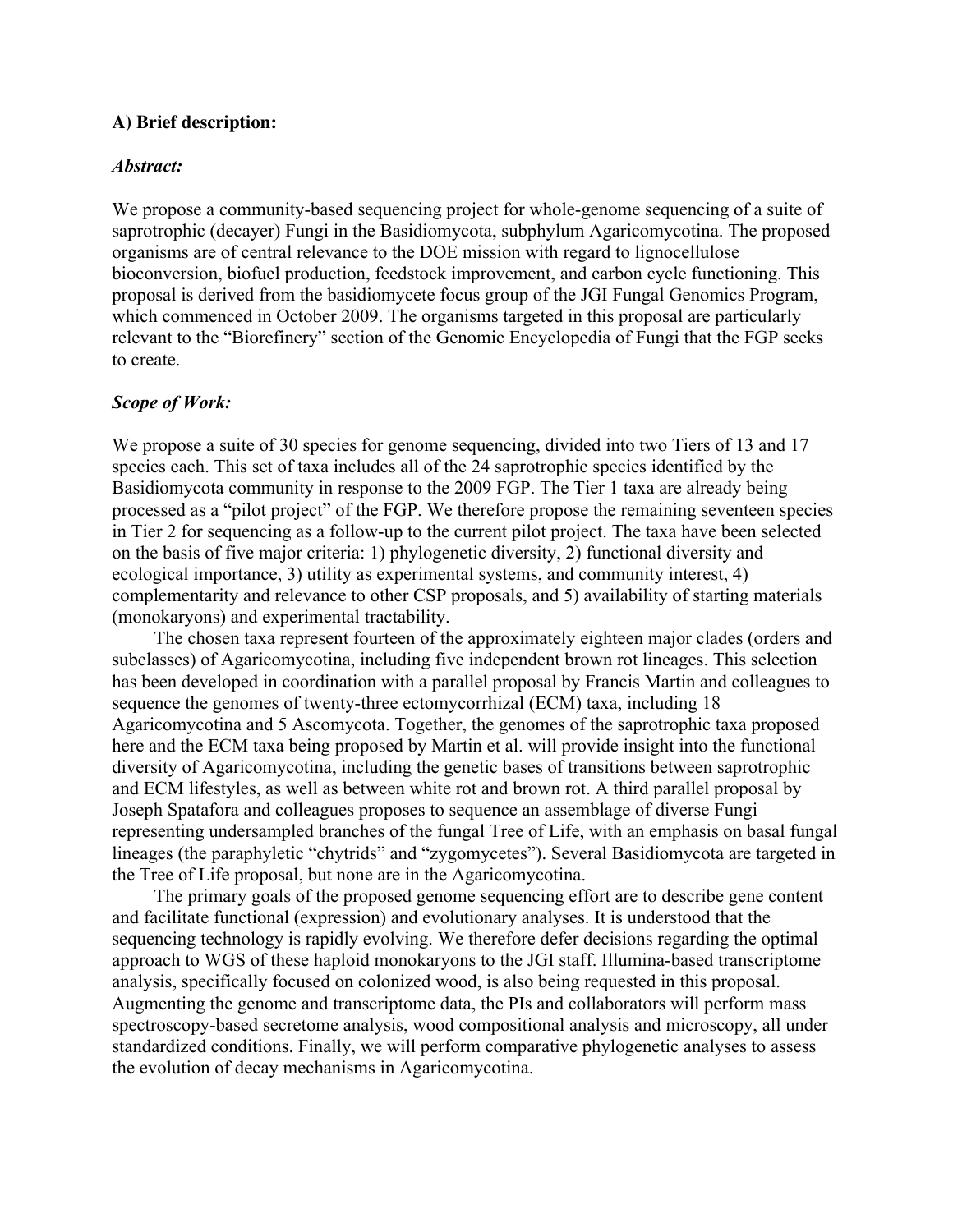# **B) Background information (Limit 3 pages)**

# *Technical Information:*

Direct information about genome size, G+C content, polymorphism level, and repeat structure is not available for the target taxa. Genomes for Agaricomycotina range from 19 Mbp in *Cryptococcus neoformans* (a pathogenic yeast in the Tremellomycetes) to 65 Mbp in *Laccaria bicolor* (an ectomycorrhizal mushroom in the Agaricales)*.* The genome sizes for wood decay fungi have ranged from 35 Mbp (*Phanerochaete chrysosporium*, Polyporales) to 47 Mbp (*Serpula lacrymans*, Boletales). Based on comparisons with these fungi, the species proposed here are unlikely to have a problematic G+C content and the haploid genome sizes probably range from 30 to 50 Mb. Similarly, substantial amounts of repetitive DNA in the form of class I and II transposons and their remnants are expected. Up to 10% of the genome might be repetitive, although this is no longer particularly daunting for the JGI assembly team. (Another basidiomycete successfully sequenced by the JGI, *Laccaria bicolor* (Martin et al. 2008), was found to contain over 20% repeats and further complicated by a substantial amount of endobacterial DNA 'contamination'.) Polymorphisms related to ploidy, which were problematic in the JGI *Postia placenta* genome project (Martinez et al. 2009), will be circumvented by sequencing monokaryons exclusively.

# *Available Resources:*

Most of the taxa targeted here have not been used as model experimental systems, so there is little preliminary information about genome structure (e.g., physical maps, genetic maps, fingerprinted BAC libraries, etc). However, seven species (*Bjerkandera adusta, Dichomitus squalens, Coniophora puteana, Fomitiporia mediterranea, Gloeophyllum trabeum, Phlebia brevispora, Trametes versicolor*) have been used in various studies of decay chemistry, and there is published information on decay capabilities (e.g., ability to degrade crystalline cellulose by *Gloeophyllum* and *Coniophora*) and selected enzyme families (e.g., class II peroxidases and laccases in *Bjerkandera adusta, Fomitiporia mediterranea, Phlebia brevispora,* and *Trametes versicolor*) (Baldrian and Valaskova 2008, Lundell et al. 2010, Morgenstern et al. 2008). Genetic transformations systems are available for *T. versicolor*. Additionally, two species proposed here, *Phanerochaete velutina* and *Phanerochaete flavido-alba*, are closely related to the model white rot species *Phanerochate chrysosporium*, for which a complete genome sequence is available (Martinez et al. 2004).

# *Technical Challenges:*

One of the Tier 2 target species, *Hygrocybe sp*., has yet to be successfully cultured on standard mycological media (e.g., malt-extract agar, potato-dextrose agar). We will attempt to obtain this organism as a monokaryotic culture using various enhanced media, such as Melins-Norkrans medium, vitamin-enhanced media, etc. Another Tier 2 target species, *Sphaerobolus stellatus*, is culturable, but attempts to obtain monokaryons have failed (it is possible that this species produces dikaryotic spores). We have identified several alternative taxa that are known to be culturable; *Hydnomerulius pinastri* or *Marasmius* spp. are alternatives for *Hygrocybe* sp., and *Lentaria michneri* is an alternative for *Sphaerobolus stellatus*. We will pursue monokaryotic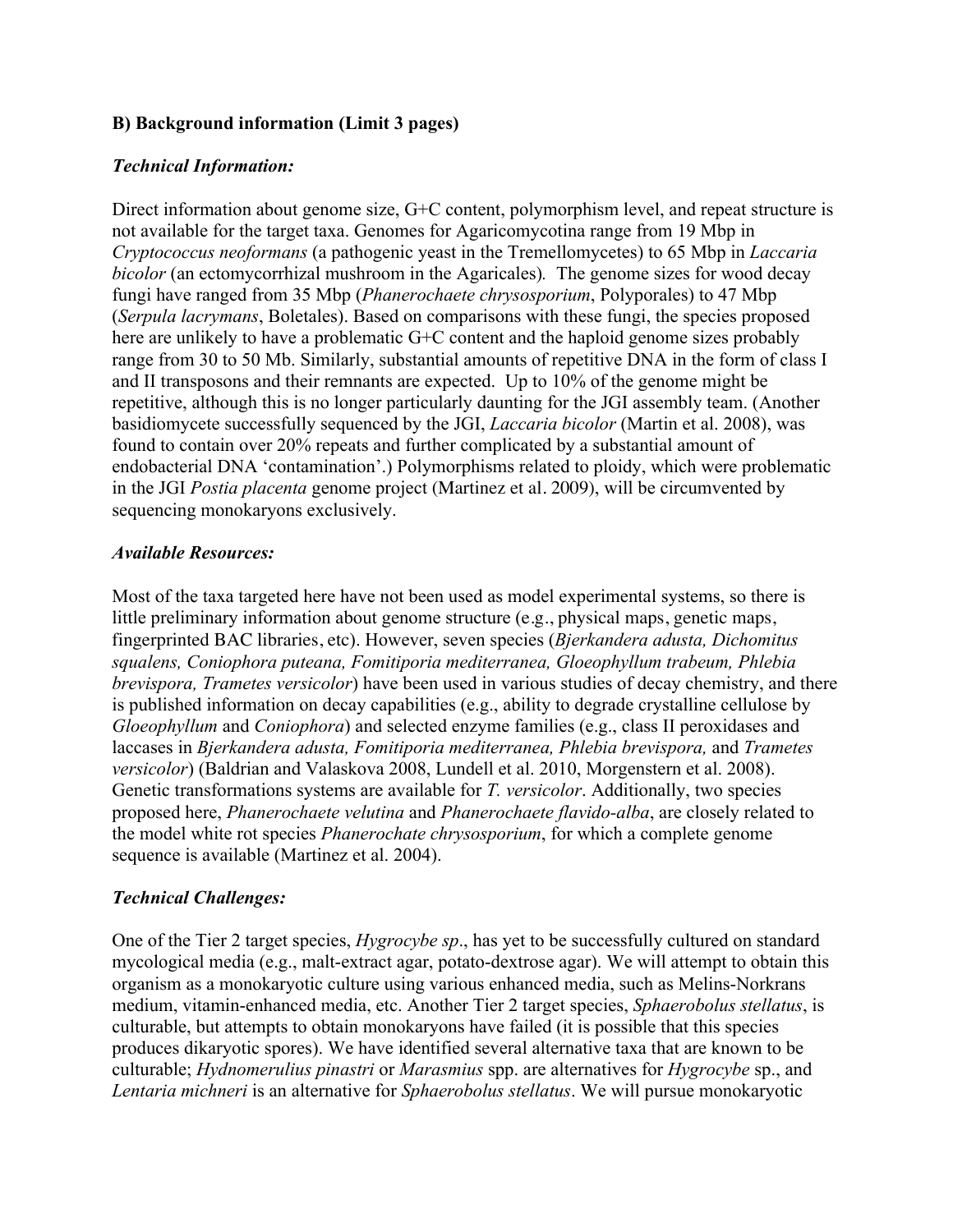cultures of the alternative taxa at the same time that we attempt to obtain monokaryotic cultures of *Hygrocybe sp*. and *Sphaerobolus stellatus.*

#### *Starting Materials:*

Saprotrophic Agaricomycotina are relatively easy to culture in both dikaryotic and monokaryotic forms and excellent culture collections exist in the United States and abroad. As noted, nucleic acids of thirteen monokaryotic strains have already been submitted and are in various stages of genome sequencing as a pilot project. Monokaryotic cultures for eight of the remaining 17 species have been located in the culture collections of the USDA Forest Products Laboratory (FPL), the University of Tennessee (TENN; laboratory of Ronald H. Petersen), and the Belgian Coordinated Collections of Microorganisms/Mycothèque de l'Universite catholique de Louvain (BCCM/MUCL; one species). Monokaryons of *Phanerochaete velutina* and *Phanerochaete flavido-alba* have not been located, but monokaryons of other closely related *Phanerochaete* species are present in FPL and could be substituted if necessary. Monokaryons of seven species will need to be located elsewhere or obtained from fruiting bodies collected from nature. Isolates in culture collections are occasionally misidentified. We will confirm identities of all cultures using sequences of the internal transcribed spacers (ITS1-2) of nuclear ribosomal genes.

The PIs of the present proposal will obtain monokaryotic cultures of all of the target taxa from established culture collections and from new collections in nature, beginning in the summer of 2010. We anticipate that new DNA and RNA preparations will begin to be available for submission to JGI by the end of 2010.

To aid annotation, we will continue to provide total RNA from various complex and defined media. For quantitative transcriptome analysis, total RNA and mRNA is isolated from wood using a system devised in Bob Blanchette's laboratory (letter attached) (Vanden Wymelenberg et al. 2006). This method substantially reduces sample variation and involves thin wood wafers placed directly on actively growing mycelia. Wood wafers (1 cm X 1 cm X 2 mm) are cut from freshly harvested sapwood, sterilized and inoculated by contact with mycelium growing on malt extract agar (1.5% Difco malt extract and 1.5% agar liter<sup>-1</sup>) in Petri plates. Up to 100 ug high quality total RNA can be purified by simple modifications of the Qiagen RNEasy system. If Illumina transcriptome analysis is approved, mRNA may be preferred. If so, we can easily and efficiently purify mRNA from the colonized wafers by magnetic capture techniques. The wood-derived mRNA is an excellent template for cDNA synthesis. Ultimately, colonized wafers permit an integrated view of transcript patterns (Vanden Wymelenberg et al. 2006), microscopic assessments of decay, and chemical composition over time. Secretome characterization is performed on an Orbitrap instrument as recently described (Vanden Wymelenberg et al. 2010).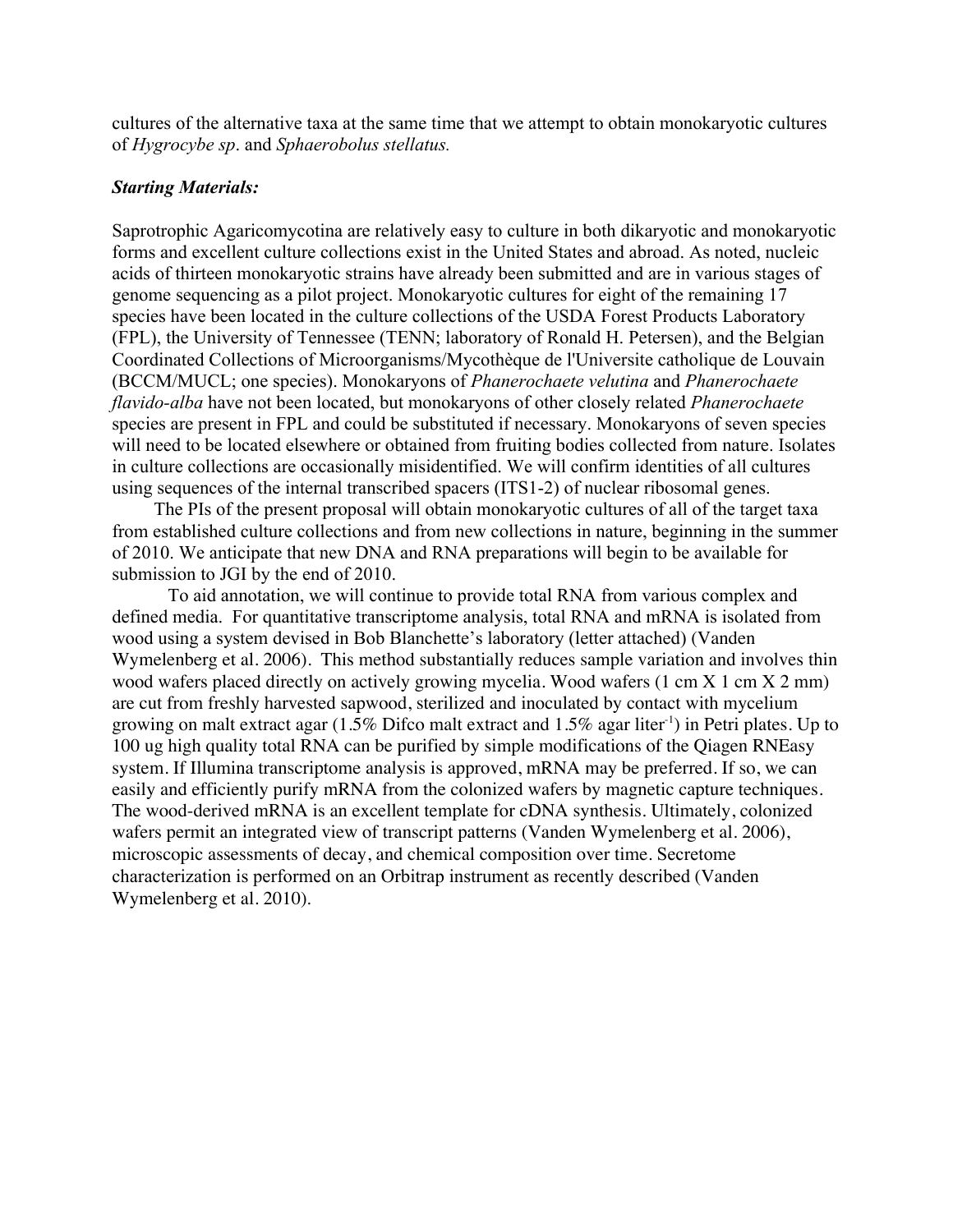#### **Project Description:**

Lignocellulosic plant materials comprise the most abundant biopolymers in terrestrial ecosystems. Fungal-mediated degradation of lignocellulose is thus a critical link in the carbon cycle, and is of great interest for its potential applications in the production of biomaterials, including biofuels, enzymes, and other commodities (e.g., chitin). Saprotrophic Agaricomycotina are of particular interest as they are active and abundant degraders of all classes of plant tissues. Two principal modes of decay occur in the Agaricomycotina, termed white rot and brown rot. White rot fungi are capable of efficiently degrading all components of plant cell walls, including the highly recalcitrant lignin fraction. Brown rot fungi modify but do not appreciably remove the lignin, which remains as a polymeric residue following removal of cellulose and hemicellulose. Brown rot residues are highly resistant to further decay and contribute to the fixed carbon pool in humic soils, particularly in cool-temperate and boreal, conifer-dominated ecosystems. Brown rot fungi thus play a significant role in terrestrial carbon sequestration.

White rot fungi are distributed across most major clades of Agaricomycotina, and may represent the primitive nutritional mode for the Agaricomycotina as a whole (Hibbett and Donoghue 2001). The Agaricomycotina is a group of great antiquity, estimated to be roughly 400 million years old (Taylor and Berbee 2006), and it is likely that the ancestral white rot decay apparatus has been extensively modified through evolution in the diverse clades of Agaricomycotina. Nested within the white rot groups are multiple clades of brown rot fungi, which are thought to have convergently evolved mechanisms for circumventing lignin while degrading cellulose and hemicellulose. Ectomycorrhizal fungi, which play important ecological roles as tree symbionts, are also polyphyletically derived within the Agaricomycotina (Hibbett et al. 2000). We propose to sequence the genomes of a diverse suite of saprotrophic Agaricomycotina, including representatives of several independent origins of brown rot.

**Lessons from** *Phanerochaete* **and** *Postia*. Genomes of two wood-decaying Agaricomycotina, *Phanerochaete* and *Postia* (Polyporales) have been published (Martinez et al. 2004, 2009). *Postia* is a brown rot fungus whereas *Phanerochaete* produces a white rot. Even though they are members of the same order, *Phanerochaete* and *Postia* were found to have radically different decay chemistries. For example, *Phanerochaete* has fifteen class II fungal peroxidase, which function in lignin degradation, whereas *Postia* has only one low redox potential peroxidase, of unknown function. In addition, *Postia* lacks exocellobiohydrolases and cellulose binding modules, which are previously known from all cellulolytic fungi. These findings in two closely related taxa suggest that there has been considerable diversification in the mechanisms of lignocellulose deconstruciton in Agaricomycotina, warranting a broad sampling of this clade.

**Criteria for selection.** The five major criteria for target selection include:

1. Phylogenetic diversity. By sampling a phylogenetically broad set of taxa, we will maximize the diversity of decay mechanisms (and other biological attributes) that we will discover. The proposed taxa include representatives of fourteen out of sixteen of the major clades (orders or subclasses) of Agaricomycotina (Binder et al. 2010, Hibbett 2006, Hibbett et al. 2007, James et al. 2006) that contain saprotrophic taxa (**Fig. 1**). Eight species represent major clades for which no genome sequences are currently available. An added benefit of this strategy is that the resulting genome sequences will improve resolution of the backbone of the Agaricomycotina phylogeny, including the backbone of the Polyporales, which remains problematical in some regards (Matheny et al. 2007).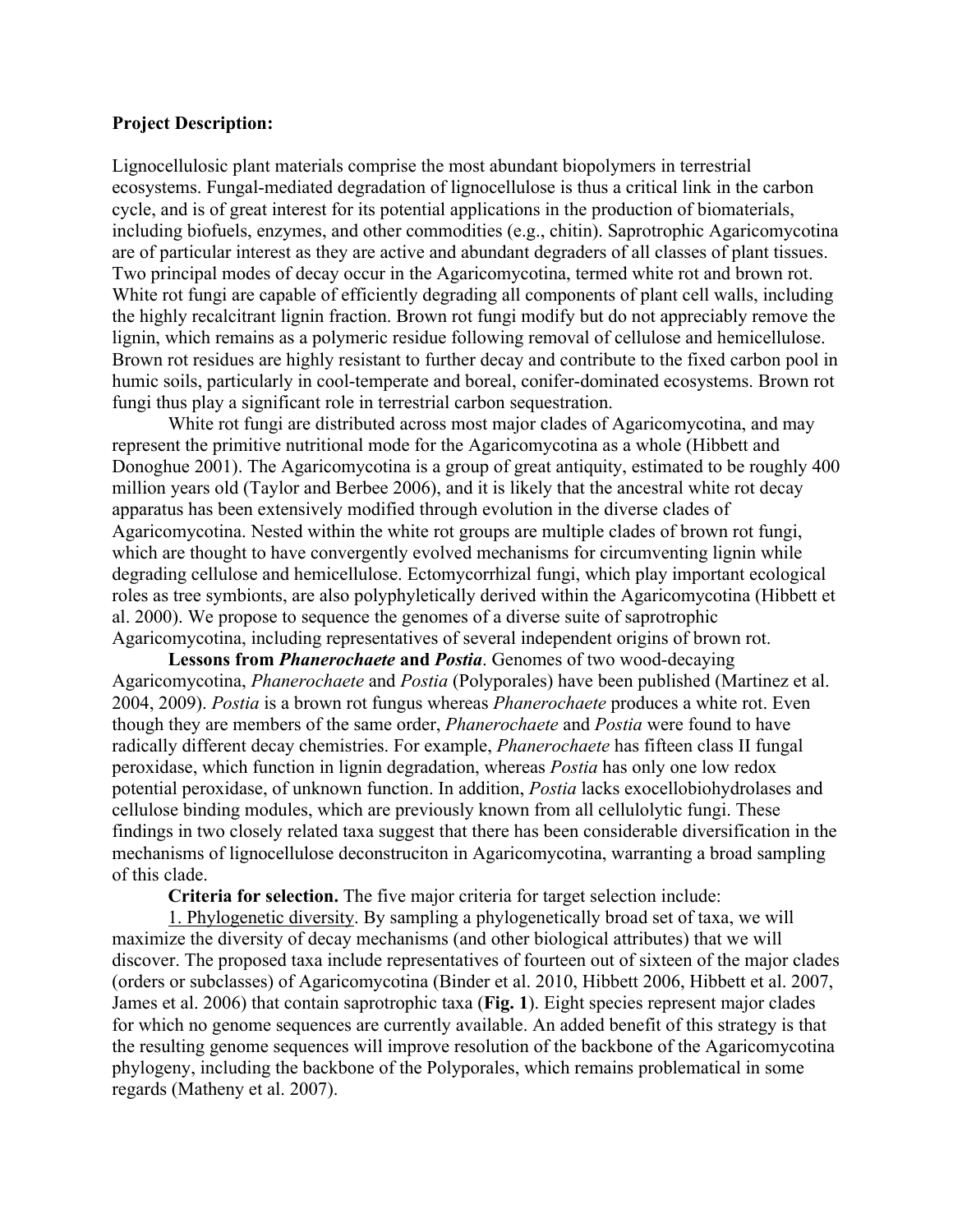

**Fig. 1. Phylogenetic distribution of proposed targets.** Black font indicates saprotrophs. Green font indicates ectomycorrhiza-formers. The "JGI FGP" box contains the taxa proposed for CSP. Saprotrophic taxa proposed here are left of the dashed line; ectomycorrhizal taxa proposed separately by F. Martin and colleagues are right of the dashed line. Taxa in bold font: Tier 1 taxa with DNA/RNA already submitted and being processed as a "pilot project". Numbers before names indicate proposed Tier. # indicates problematical taxa that may need to be replaced. BR indicates brown rot species. See **Table 1** and notes below for additional details. The "Others" box contains other genome projects completed or in progress.

2. Functional diversity and ecological importance. The target taxa include both white-rot and brown-rot wood decomposers, as well as members of the litter decay guild. Thus, they embrace diverse functional classes of decomposers. The target organisms also include representatives of many of the most commonly encountered lineages that are responsible for a large fraction of fungal decomposition of lignocellulose in nature.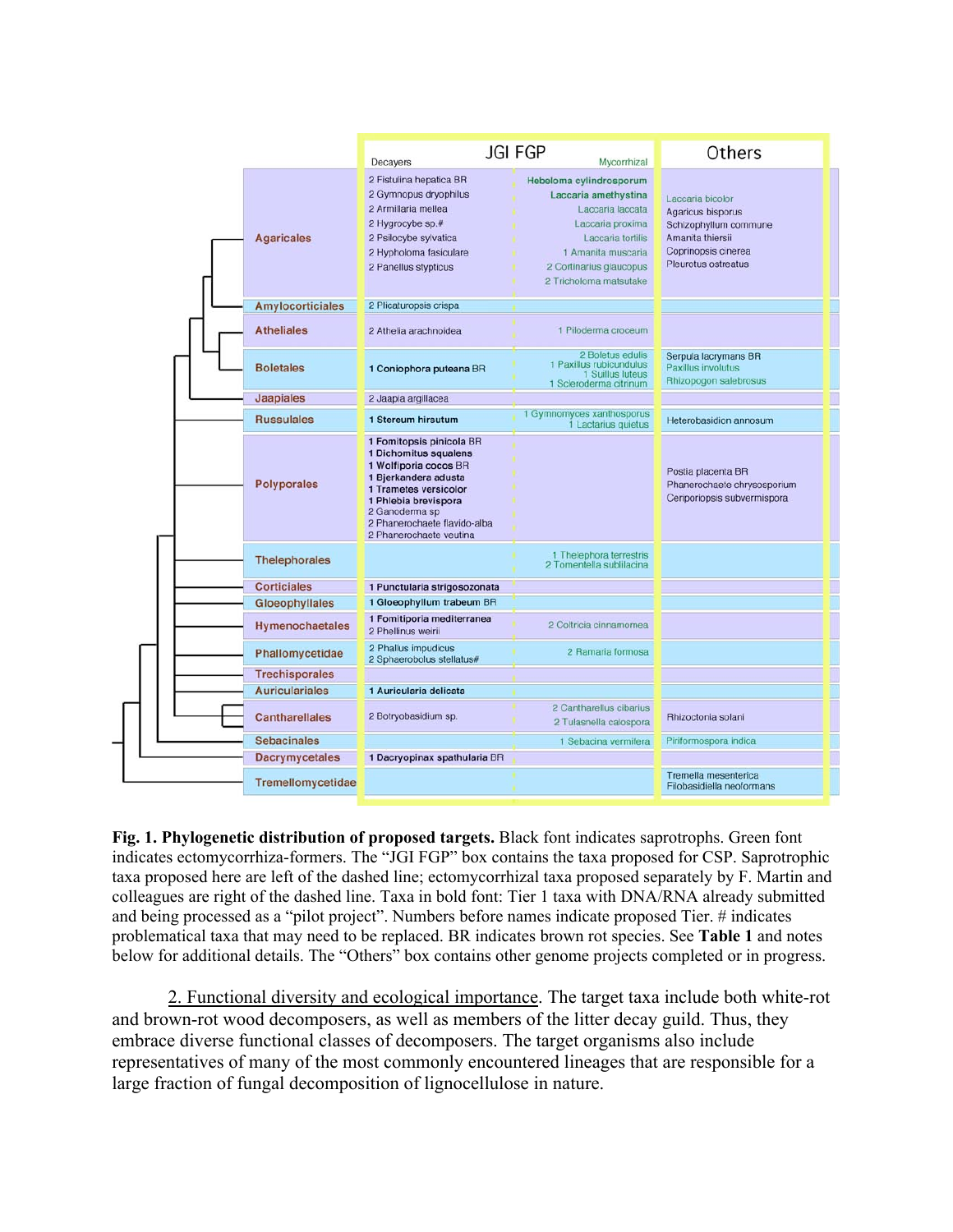3. Experimental systems and community interest. The target taxa include organisms that have long been the focus of mechanistic studies of lignocellulose decomposition (e.g., *Gloeophyllum trabeum, Coniophora puteana, Trametes versicolor, Bjerkandera adusta*). Most research on these fungi has related to the biochemistry of decay processes although, at least in the case of *T. versicolor*, basic tools for genetic analyses, e.g. transformation, are available (Yeo et al. 2007). The existence of active research groups presently working with these organisms insures that there will be broad community support for the project, including annotation and post-genome experiments.

4. Coordination with other current CSP endeavors and complementarity to other genome projects. The taxa nominated for sequencing here complement those selected by the mycorrhizal community (see the separate proposal by F. Martin and colleagues), and include many saprotrophic species that are related to ectomycorrhizal species. The availability of both saprotrophic and ectomycorrhizal genomes will enable studies into the mechanistic bases of transitions between saprotrophy and ectomycorrhizal symbiosis. In addition, the focus on Agaricomycotina will complement the sampling of the other subphyla of Basidiomycota (Pucciniomycotina, Ustilaginomycotina, and the unplaced *Wallemia*) that is being proposed by the Fungal Tree of Life community (proposal by J. Spatafora and colleagues). This proposal also complements the CSP application entitled 'Comparative transcriptomics pipeline for saprophytic Basidiomycota' submitted by co-PI Antonio Pisabarro. That project seeks to systematically examine the transcript profiles of these fungi when grown under a range of carbon sources and culture conditions. Although distinct from the wood wafers proposed here, the two CSPs would provide a comprehensive view of transcriptomes across a diverse set of defined and complex.

5. Availability of monokaryotic cultures and experimental tractability. Saprotrophic Agaricomycotina are generally amenable to culturing under laboratory conditions. Several culture collections contain large numbers of monokaryotic (haploid) isolated, principally derived from prior studies on genetics and species limits. We have benefitted from close working relationships with the managers of the culture collections of the USDA Forest Products Laboratory and the University of Tennessee (laboratory of Dr. Ronald H. Petersen). Most of the target taxa (and all those in Tier 1 proposed for sequencing in FY2010) are available as monokaryotic isolates at FPL or TENN. Many others are common species from which new monokaryons should be relatively simple to obtain.

**Number, identity, and status of target organisms**. We propose a suite of 30 species for genome sequencing, divided into two Tiers of 13 and 17 species (**Fig. 1, Table 1**). This set includes all of the 24 saprotrophic species identified by the Basidiomycota community in response to the 2009 FGP. All of the 13 Tier 1 taxa are already being processed as a pilot project of the FGP. We therefore propose the remaining seventeen taxa in Tier 2 for sequencing as a follow-up to the current pilot project. Two taxa identified by the Basidiomycota group in 2009 have proven to be challenging. These taxa have been moved to Tier 2 and alternate taxa have been identified in the event that these species prove to be impossible to obtain. Specific information on the status of each target taxon is presented in **Table 1**. Summaries by Tier follow, along with notes on the rationale for sampling the seventeen Tier 2 species that have not yet been submitted as part of the pilot project:

**Tier 1**: Five white rot and eight brown rot species, representing eight major clades of Agaricomycotina. Material for all of these species was obtained in response to the 2009 JGI FGP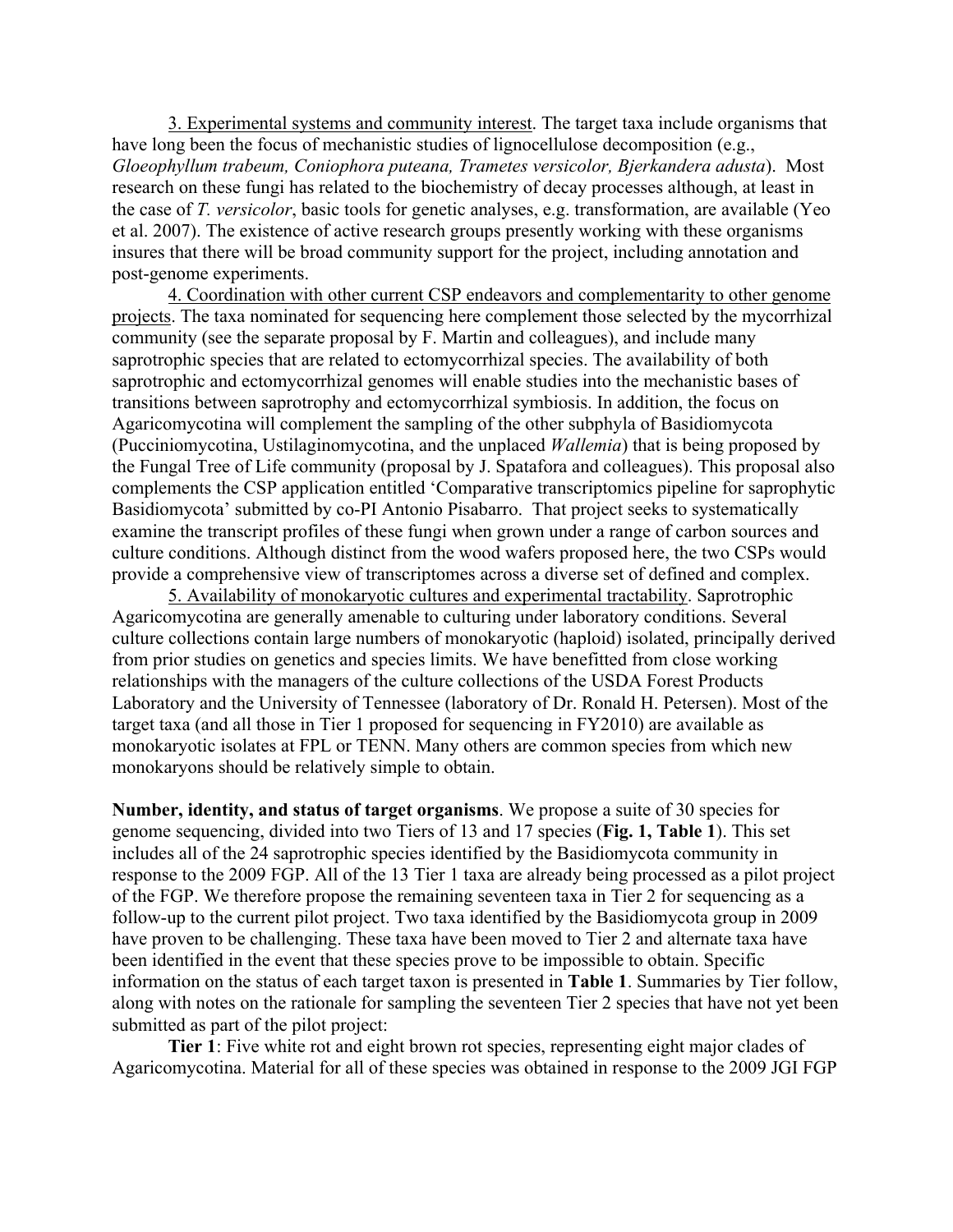and has been submitted to JGI. As of this writing, two species, *Gloeophyllum trabeum* and *Fomitiporia mediterranea*, are "in production" and the rest are in "library construction".

**Tier 2**: Sixteen white rot and one brown rot species, representing seven major clades of Agaricomycotina (**Figs. 2-3**). Monokaryotic cultures of two species, *Ganoderma* sp., and *Botryobasidium* sp., are in the laboratory of DSH and are being prepared for DNA/RNA isolation. Monokaryons for eight other species have been located in the FPL, TENN, or MUCL (Belgium) culture collections. In several cases, the exact species identified as a target is not known to be available, but a closely related congener is available. The remaining seven species will need to be isolated from nature, or located in other culture collections. Two species, *Sphaerobolus stellatus* and *Hygrocybe* spp., may not be tractable (attempts to obtain monokaryons by fruiting *Sphaerobolus* dikaryons in culture have failed, and *Hygrocybe* is not known to be culturable) and may need to be replaced. Candidates for replacement have been identified (**Table 1**). Notes on individual species follow.



**Fig. 2.** Selected Tier 2 species (and close relatives). A: *Ganoderma oregonense*. B: *Phallus hadriani*. C: *Fistulina hepatica*, D; *Gymnopus dryophilus*. From www.mykoweb.com A, B, D by Mike Wood. C by Harry Stevens.

Notes on Tier 2 species:

- *Ganoderma sp.* This is a large, cosmopolitan genus of white rot polypores in the "core polyporoid clade" (Binder et al. 2005), which includes decayers of conifers and hardwoods. *Ganoderma* will provide a useful comparison to *Trametes versicolor*, which is also in the core polyporoid clade.
- *Botryobasidium sp.* This is the only representative of the Cantharellales in the target list. The Cantharellales is an early-diverging clade of Agaricomycotina that is dominated by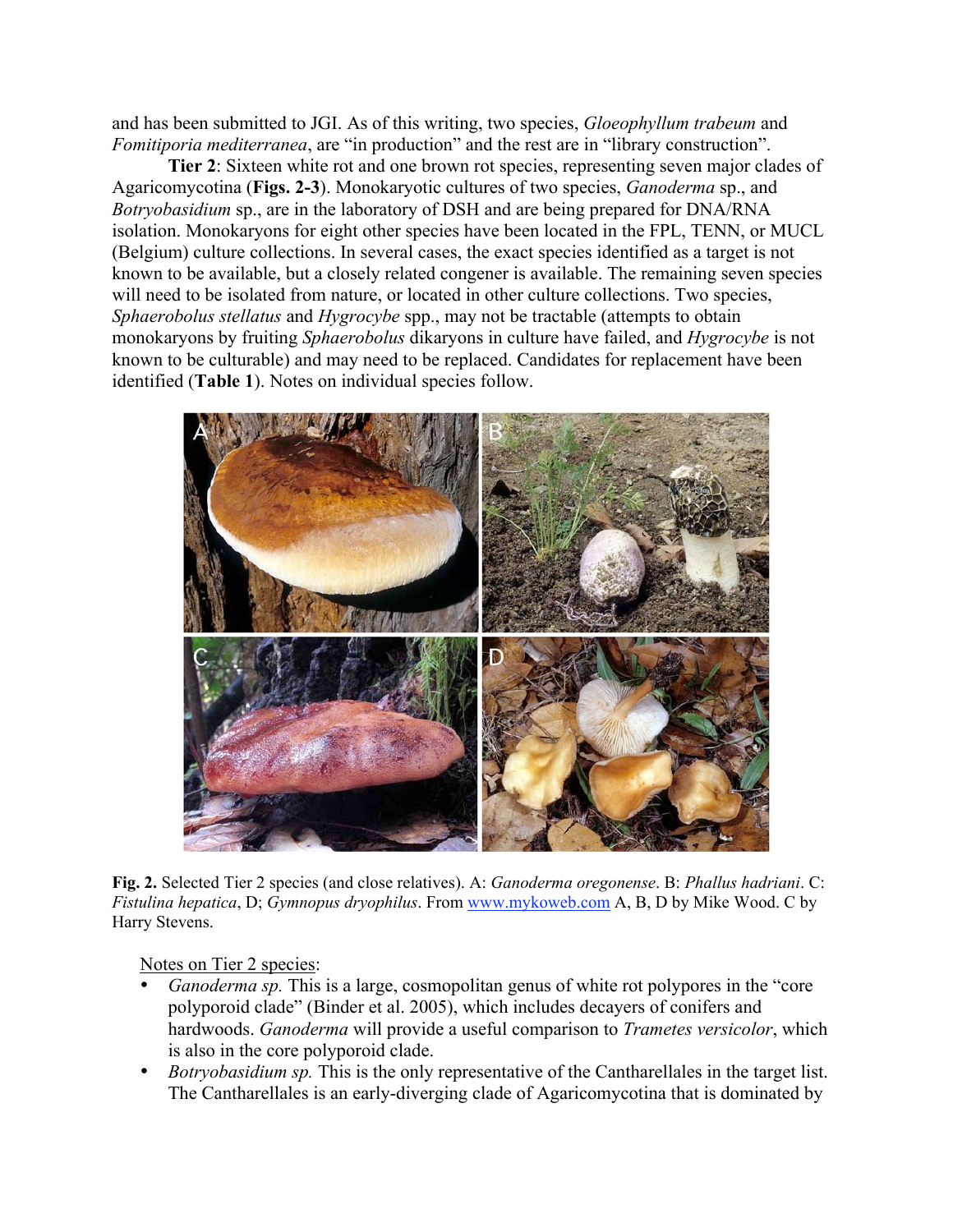mycorrhizal taxa. The companion proposal on ECM by Martin and colleagues includes two Cantharellales, *Cantharellus cibarius* and *Tulasnella calospora*; comparison with *Botryobasidium* will elucidate transitions between decayer and mycorrhizal lifestyles.

- *Athelia arachnoidea*. The Atheliales is phylogenetically significant as the sister group of the Boletales (which includes brown rot species and mycorrhizal species) (Binder et al. 2010). This is the only member of the Atheliales in the target list.
- *Phallus impudicus*. This is the only representative of the Phallales on the target list. The Phallales is in the Phallomycetidae, which is an early-diverging lineage of Agaricomycotina (Hosaka et al. 2006). At present, there are no genome sequences of any Phallomycetidae. *Sphaerobolus stellatus* is also in the Phallomycetidae (Geastrales), but obtaining monokaryons has proven problematical. A mycorrhizal member of the Phallomycetidae, *Ramaria formosa*, is being proposed by Martin and colleagues.
- *Fistulina hepatica*. This unusual species in the Agaricales produces a brown rot. It closely related to the white rot genome target *Schizophyllum commune* (not part of this proposal) (Matheny et al. 2006). Among white rot basidiomycetes, *Schizophyllum* is unusual in that it does not appear to produce class II peroxidases. The combination of *Fistulina* and *Schizophyllum* provides an opportunity to study what appears to be a novel and variable mode of decay.
- *Gymnopus dryophilus*. This member of the Agaricales represents the ecologically important guild of leaf litter decayers. (*Collybia* is a synonym for *Gymnopus*.)
- *Plicaturopsis crispa*. This is a representative of the Amylocorticiales, which is the sister group of the Agaricales. No other genome species for this order exist.
- *Jaapia argillacea*. This species is one of two species in the newly recognized order Jaapiales (Binder et al. 2010). The Jaapiales is the sister group to the Agaricomycetidae, including Agaricales, Boletales, Atheliales, and Amylocorticiales. Thus, this species represents a very ancient lineage that could provide clues to the diversity and evolution of decay mechanisms in the largest clade of Agaricomycotina.
- *Armillaria mellea*. This is the famous "humongous fungus", which is able to colonize vast areas of forest via rhizomorphs. Presumably, it has extremely efficient mechanisms for hyphal transport. *Armillaria* is in the Physalacariaceae, which appears to be the sister group of the Schizophyllaceae, containing *Schizophyllum* and *Fistulina* (Matheny et al. 2006b).
- *Hypholoma fasciculare*. This is a white rot member of the Agaricales that has been used in experimental studies on co-occurrence and competition of fungi and prokaryotes in wood (Folman et al. 2007).
- *Phanerochaete flavido-alba* and *Phanerochaete velutina*. These are close relatives of the well-characterized *Phanerochaete chrysosporium*. These species, or alternatives, will provide opportunities to study functional diversity of wood decay systems over relatively short evolutionary timescales.
- *Phellinus weirii.* Hymenochaetales includes vigorous. widespread white rot fungi. This would be only the second genome sequence from the Hymenochaetales, after *Fomitiporia mediterranea*. *Phellinus weirii* is a timber pathogen that causes root rot in Douglas fir.
- *Psilocybe silvatica*. This is a member of the Hymenogastraceae (Agaricales), which also includes mycorrhizal taxa, such as *Hebeloma cylindrosporum*, which is being sequenced as part of the ECM project led by F. Martin. *Psilocybe* will provide another opportunity to study the transition between decayer and mycorrhizal lifestyles.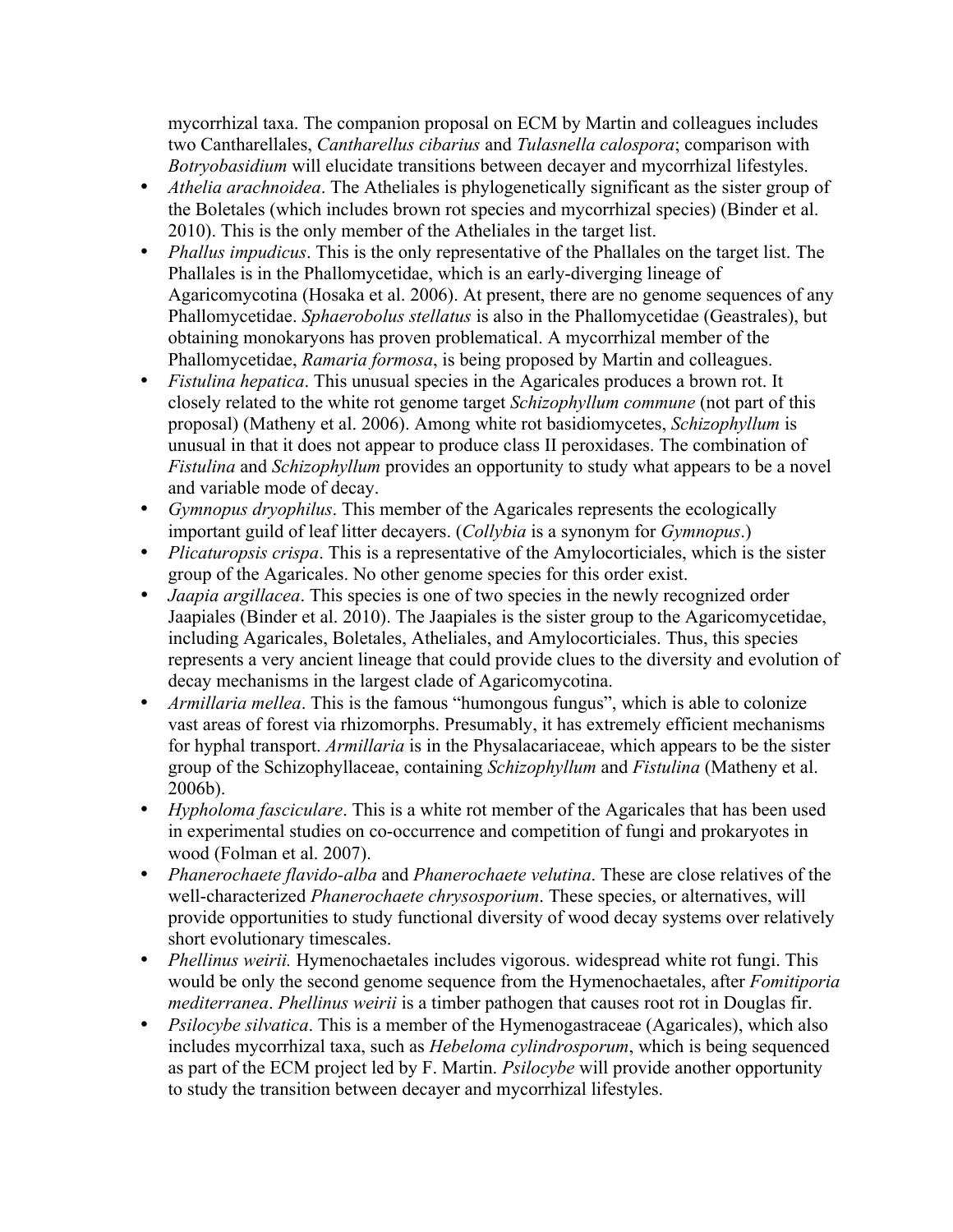• *Panellus stypticus*. This is a very widespread white rot member of the Agaricales. It is a member of the Mycenaceae, which includes many litter decayers. (It is also of interest because it is bioluminescent.)



**Fig. 3.** Selected Tier 2 species (and close relatives), continued. A: *Armillaria mellea*. B: *Hypholoma fasiculare*. C: *Phellinus igniarius*, D: *Phanerochaete flava*. E: *Sphaerobolus stellatus.* F: *Hygrocybe coccinea*. A-C, D, E From www.mykoweb.com A, B, E by Fred Stevens, C by Darvin DeShazer, F by Mike Wood. D by David Hibbett.

Notes on Tier 2 species, continued:

- *Sphaerobolus stellatus*. See comments above regarding *Phallus impudicus* (Tier 2). *Lentaria michneri* is another saprotrophic member of the Phallomycetidae that would be an appropriate alternative for this taxon.
- *Hygrocybe sp.* The nutritional model of this enigmatic member of the Agaricales is uncertain. Prior attempts to culture the fungus have been unsuccessful, but we will make additional attempts this summer. Alternatives for which monokaryons are available include *Hydnomerulius pinastri* (a saprotrophic member of Boletales; Binder and Hibbett 2006) or *Marasmius* sp. (litter-decaying Agaricales).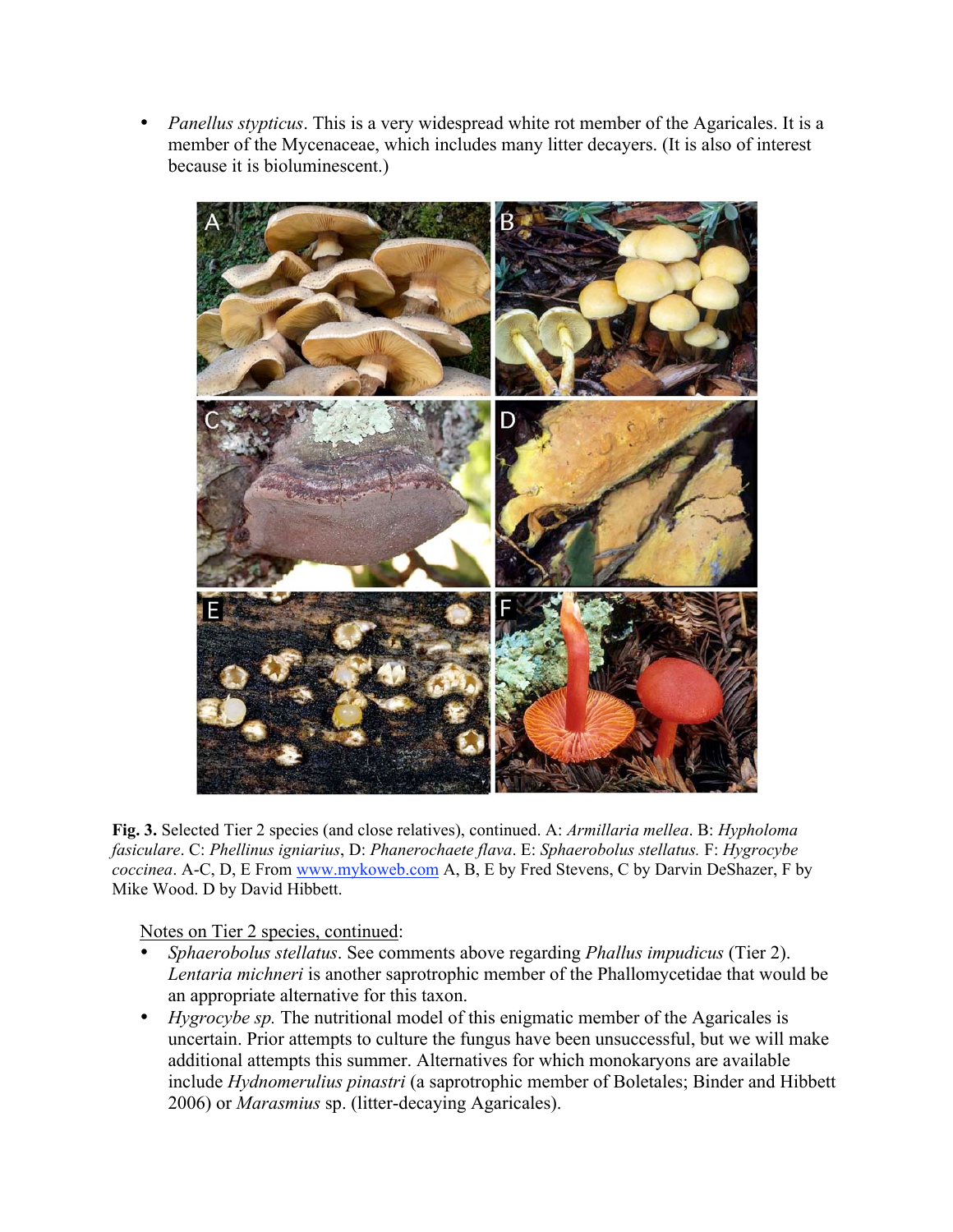**Table 1.** Target taxa and status. Species 1-13 (Tier 1) are already being processed as a pilot project. Species 14-30 (Tier 2) are proposed as new targets.

| <b>Species</b> | $\frac{1}{2}$ . $\frac{1}{2}$ . $\frac{1}{2}$ . $\frac{1}{2}$ . $\frac{1}{2}$ . $\frac{1}{2}$ . $\frac{1}{2}$ . $\frac{1}{2}$ . $\frac{1}{2}$ . $\frac{1}{2}$ . $\frac{1}{2}$ . $\frac{1}{2}$ . $\frac{1}{2}$ . $\frac{1}{2}$ . $\frac{1}{2}$ . $\frac{1}{2}$ . $\frac{1}{2}$ . $\frac{1}{2}$ . $\frac{1$ | $\sim$<br><b>Tier</b> | <b>Clade</b>     | <b>Ecology</b>                 | Status as of 5/18/2010*                                                                                 |
|----------------|-----------------------------------------------------------------------------------------------------------------------------------------------------------------------------------------------------------------------------------------------------------------------------------------------------------|-----------------------|------------------|--------------------------------|---------------------------------------------------------------------------------------------------------|
|                |                                                                                                                                                                                                                                                                                                           |                       |                  | white rot wood                 |                                                                                                         |
| 1.             | Fomitiporia<br>mediterranea                                                                                                                                                                                                                                                                               | $\mathbf{1}$          | Hymenochaetales  | decay                          | Production                                                                                              |
| 2.             | Gloeophyllum trabeum                                                                                                                                                                                                                                                                                      | 1                     | Gloeophyllales   | brown rot wood<br>decay        | Production                                                                                              |
| 3.             | Auricularia auricula-<br>judae                                                                                                                                                                                                                                                                            | 1                     | Auriculariales   | white rot wood<br>decay        | <b>Library construction</b>                                                                             |
| 4.             | Dacryopinax<br>spathularia                                                                                                                                                                                                                                                                                | 1                     | Dacrymycetes     | brown rot wood<br>decay        | <b>Library</b> construction                                                                             |
| 5.             | <b>Stereum hirsutum</b>                                                                                                                                                                                                                                                                                   | 1                     | Russulales       | white rot wood<br>decay        | <b>Library construction</b>                                                                             |
| 6.             | Coniophora puteana                                                                                                                                                                                                                                                                                        | 1                     | <b>Boletales</b> | brown rot wood<br>decay        | <b>Library construction</b>                                                                             |
| 7.             | Punctularia strigoso-<br>zonata                                                                                                                                                                                                                                                                           | 1                     | Corticiales      | white rot wood<br>decay        | <b>Library construction</b>                                                                             |
| 8.             | <b>Dichomitus squalens</b>                                                                                                                                                                                                                                                                                | 1                     | Polyporales      | white rot wood<br>decay        | <b>Library construction</b>                                                                             |
| 9.             | Fomitopsis pinicola                                                                                                                                                                                                                                                                                       | 1                     | Polyporales      | brown rot wood<br>decay        | <b>Library</b> construction                                                                             |
| 10.            | Wolfiporia cocos                                                                                                                                                                                                                                                                                          | 1                     | Polyporales      | brown rot wood<br>decay        | <b>Library construction</b>                                                                             |
|                | 11. Trametes versicolor                                                                                                                                                                                                                                                                                   | 1                     | Polyporales      | white rot wood<br>decay        | <b>Library construction</b>                                                                             |
|                | 12. Bjerkandera adusta                                                                                                                                                                                                                                                                                    | 1                     | Polyporales      | white rot wood<br>decay        | <b>Library construction</b>                                                                             |
|                | 13. Phlebia brevispora                                                                                                                                                                                                                                                                                    | 1                     | Polyporales      | white rot wood<br>decay        | <b>Library</b> construction                                                                             |
|                | 14. Ganoderma spp                                                                                                                                                                                                                                                                                         | $\boldsymbol{2}$      | Polyporales      | white rot wood<br>decay        | <b>DNA/RNA</b> in preparation                                                                           |
|                | 15. Botryobasidium sp                                                                                                                                                                                                                                                                                     | $\boldsymbol{2}$      | Cantharellales   | white rot? wood<br>decay?      | <b>DNA/RNA</b> in preparation                                                                           |
|                | 16. Athelia arachnoidea                                                                                                                                                                                                                                                                                   | $\mathbf{2}$          | Atheliales       | white rot?<br>pathogen         | monokaryon needed                                                                                       |
|                | 17. Phallus impudicus                                                                                                                                                                                                                                                                                     | $\boldsymbol{2}$      | Phallales        | white rot soil/litter<br>decay | monokaryon needed                                                                                       |
|                | 18. Fistulina hepatica                                                                                                                                                                                                                                                                                    | 2                     | Polyporales      | brown rot wood<br>decay        | monokaryon needed                                                                                       |
|                | 19. Gymnopus dryophilus                                                                                                                                                                                                                                                                                   | $\boldsymbol{2}$      | Agaricales       | white rot litter<br>decayer    | Collybia sp.: monokaryon available at<br>FPL, TENN<br>Collybia earleae: monokaryon available<br>at TENN |
|                | 20. Plicaturopsis crispa                                                                                                                                                                                                                                                                                  | 2                     | Amylocorticiales | white rot wood<br>decay        | monokaryon needed                                                                                       |
|                | 21. Jaapia argillacea                                                                                                                                                                                                                                                                                     | 2                     | Jaapiales        | white rot wood<br>decay?       | monokaryon available at<br><b>BCCM/MUCL (Belgium)</b>                                                   |
|                | 22. Armillaria mellea                                                                                                                                                                                                                                                                                     | $\boldsymbol{2}$      | Agaricales       | white rot timber<br>pathogen   | FPL, TNN                                                                                                |
|                | 23. Hypholoma<br>fasciculare                                                                                                                                                                                                                                                                              | $\mathbf{2}$          | Agaricales       | white rot wood<br>decay        | H. subviride: monokaryon available at<br>FPL, TENN                                                      |
|                | 24. Phanerochaete<br>flavido-alba                                                                                                                                                                                                                                                                         | $\boldsymbol{2}$      | Polyporales      | white rot wood<br>decay        | monokaryon needed<br>other Phanerochaete spp: monokaryon<br>available at FPL                            |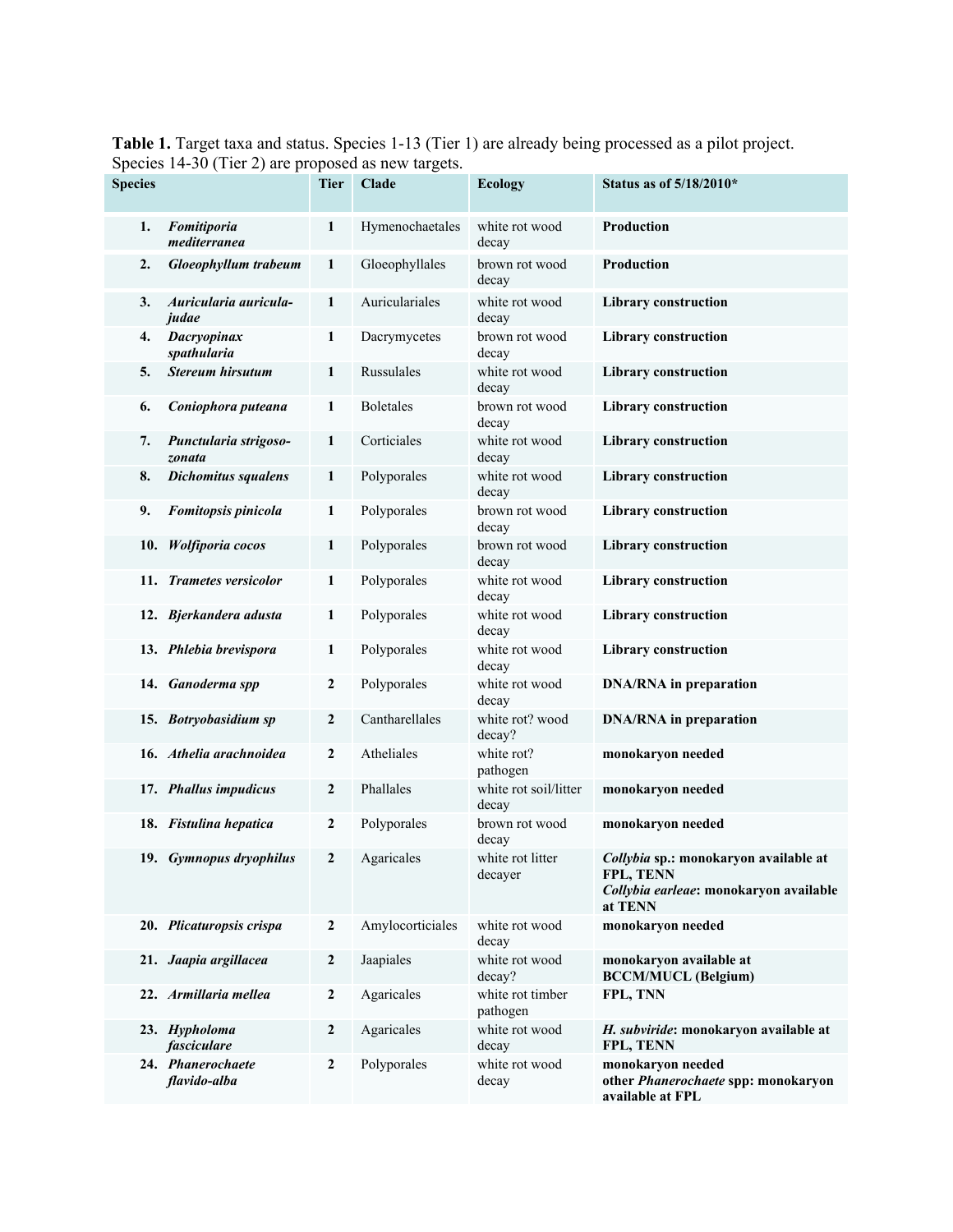| 25. Phanerochaete<br>velutina | $\mathbf{2}$   | Polyporales     | white rot wood<br>decay      | monokaryon needed<br>other <i>Phanerochaete</i> spp: monokaryon<br>available at FPL                                |
|-------------------------------|----------------|-----------------|------------------------------|--------------------------------------------------------------------------------------------------------------------|
| 26. Phellinus weirii          | $\overline{2}$ | Hymenochaetales | white rot timber<br>pathogen | monokaryon available at FPL, TENN                                                                                  |
| 27. Psilocybe silvatica       | $\mathbf{2}$   | Agaricales      | white rot litter<br>decay    | monokaryon needed                                                                                                  |
| 28. Panellus stypticus        | $\mathbf{2}$   | Agaricales      | white rot wood<br>decay      | P. stypticus: monokaryon available at<br><b>FPL</b><br><i>P. serotinus:</i> monokaryon available at<br><b>TENN</b> |
| 29. Sphaerobolus stellatus    | $\mathbf{2}$   | Phallomycetidae | white rot litter<br>decay    | monokaryon is difficult<br>Alternative: Lentaria michneri                                                          |
| 30. Hygrocybe spp             | $\mathbf{2}$   | Agaricales      | uncertain                    | unculturable?<br>Alternatives: <i>Hydnomerulius pinastri</i> or<br>Marasmius spp.                                  |

\*FPL = USDA Forest Products Laboratory, Madison; TENN = University of Tennessee, Knoxville; BCCM/MUCL = Belgian Coordinated Collections of Microorganisms/Mycothèque de l'Universite catholique de Louvain.

# **Technical description of the sequencing project.**

With the exception of a few genomes already within the pipeline, no Sanger sequencing is expected. We defer to the JGI staff for the appropriate balance of Illumina and 454 Titanium runs. Similarly, the need for ESTs and the appropriate platforms are best judged by the JGI, and in any case we will continue to provide RNA as needed. For Illumina transcriptome analyses, we presume that 36 cycle paired runs would be more than adequate for the genomes under consideration. The depth of coverage should, at least initially, be high enough to identify rare transcripts assuming 4-5 orders of magnitude difference.

Genome assemblies and gene predictions will be carried out by JGI using training parameters previously used for fungal genomes. Approaches for analyzing RNA-seq data are rapidly evolving (Haas and Zody 2010). The PIs have full access to DNASTAR QSeq and Partek's Genome Suite, although we would expect to work closely with the JGI as the project moves forward. Of some relevance, an ongoing research project at FPL and the UW Biotech Center is comparing Roche NimbleGen expression microarrays with Illumina RNA-seq for *Ceriporiopsis subvermispora* (2008 JGI CSP). Ideally, ESTs and perhaps cDNA tags would be mapped to their respective browsers.

## **Utilization, timetable, and deliverables**

## *Tier 1 pilot project species 1-13*

Assuming that library construction is successful, sequencing and annotation of the thirteen Tier 1 species currently being processed as a pilot project may commence at JGI's discretion. We are prepared to undertake manual annotation and comparative analyses of these species beginning in late summer-fall 2010. During this time, mass spectroscopy analysis of the secretomes will be conducted at the University of Wisconsin Biotechnology Center as described (Vanden Wymelenberg et al. 2010). Growth characteristics and decay patterns of the sequenced strains will be determined in Bob Blanchette's lab, and a subset of representative samples will be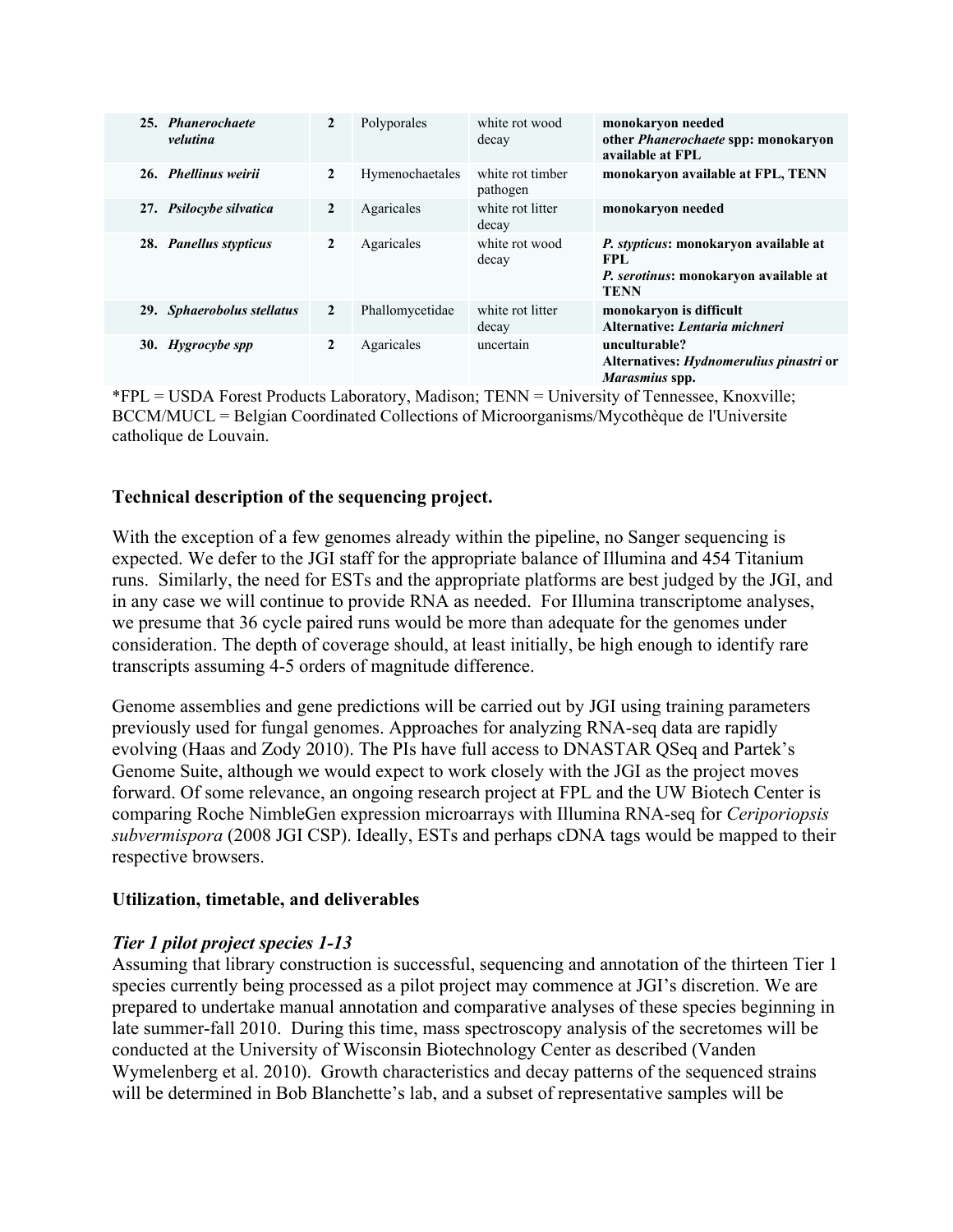subjected to compositional analysis (e.g. lignin) and microscopy. (Hardwood and softwood substrates would be examined.) If the Illumina-based RNA-seq aspects of this proposal are accepted, this same colonized material will serve as our source of mRNA. Some members of our group are particularly interested in analyses based on gene content information, which may begin prior to completion of finished genome sequences, while others are interested in analyses of transposon distribution and other issues that require completed genomes; the extent of genome polishing is likely to be minimal but determined in consultation with JGI and other project partners. Some RT-PCR amplification and cDNA sequencing is expected to confirm or correct particularly important models. We envision the preparation of a manuscript early in 2011.

## *Tier 2 new target species 14-30*

Cultures of the remaining 17 Tier 2 taxa will be obtained in summer 2010 from culture collections (Table 1) or from nature. Identities of all cultures will be confirmed by sequencing the internal transcribed spacers of nuclear ribosomal RNA genes. DNA and RNA should be available to submit to JGI beginning in January 2011. Depending on the rate of progress in sequencing and automated annotation, manual annotation and functional and comparative analyses of Tier 2 species could begin by summer-fall 2011. Similar wood colonization analysis would be conducted on the Tier 2 taxa.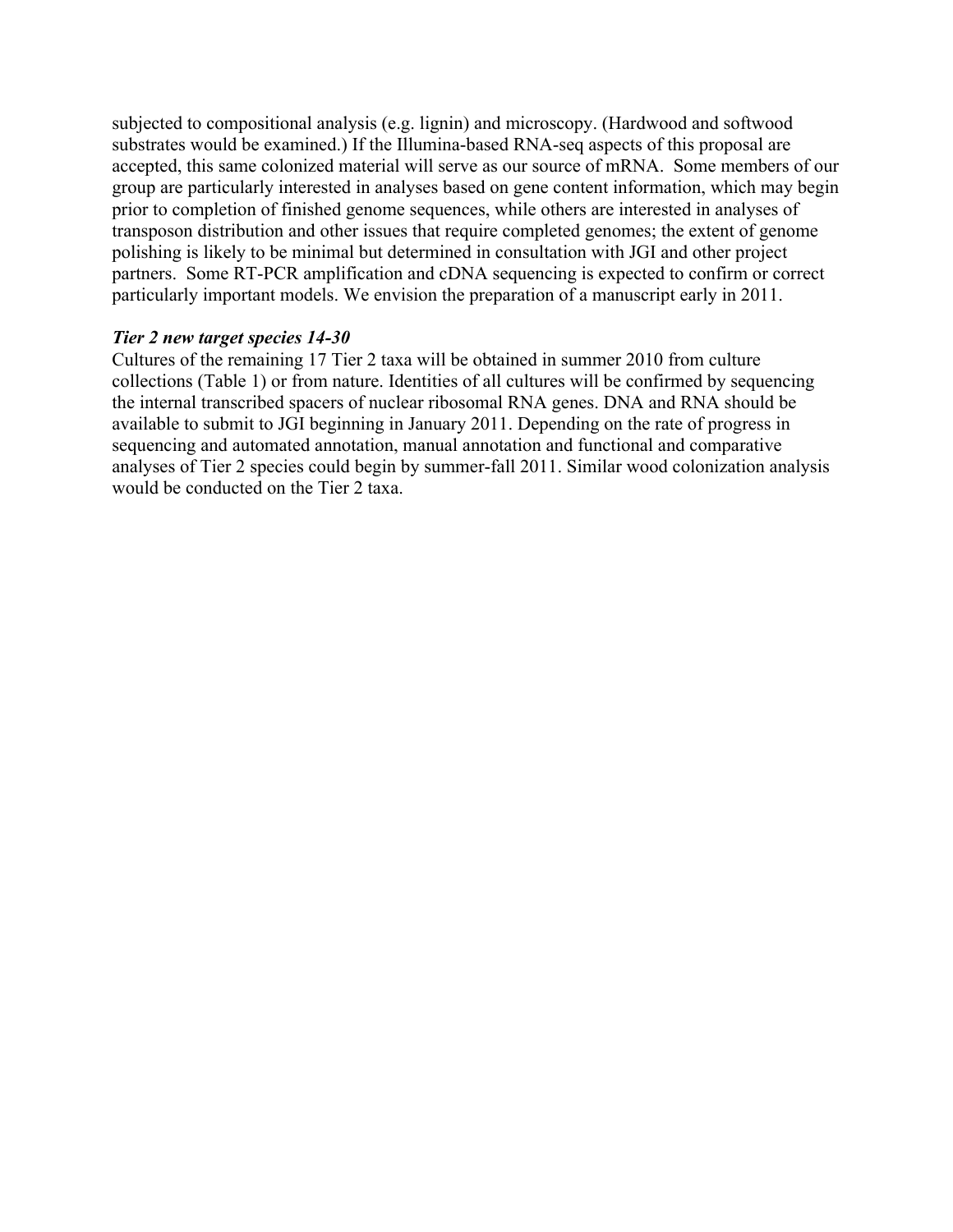## **D) References: (No page limit)**

- Baldrian, P., and V. Valaskova. 2008. Degradation of cellulose by basidiomycetous Fungi. FEMS Microbiol Rev 32: 501-521.
- Binder, M., and D. S. Hibbett. 2006. Molecular systematics and biological diversification of Boletales. *Mycologia* 98: 971-981.
- Binder, M., D. S. Hibbett, K.-H. Larsson, E. Larsson, and E. Langer. 2005. The phylogenetic distribution of resupinate forms in the homobasidiomycetes. *Systematics and Biodiversity* 3: 113-157.
- Binder, M., K. H. Larsson, P. B. Matheny, and D.S.Hibbett. 2010. Amylocorticiales ord. nov. and Jaapiales ord. nov.: Early diverging clades of Agaricomycetidae dominated by corticioid forms.Mycologia, 102(4), 2010, pp.000-000.10.3852/09-288.
- Folman L. B., P. J. A. Klein Gunnewiek, L. Boddy and W. de Boer. 2007. Impact of white-rot fungi on numbers and community composition of bacteria colonizing beechwood from forest soil. FEMS Microbiol Ecol 63: 181–191.
- Haas, B. J., and M. C. Zody. 2010. Advancing RNA-Seq analysis. Nat Biotechnol 28:421-3.
- Hibbett, D. S. 2006. A Phylogenetic overview of the Agaricomycotina. *Mycologia* 98: 917-925.
- Hibbett, D. S., M. Binder, J. F. Bischoff, M. Blackwell, P. F. Cannon, O. E. Eriksson, S. Huhndorf, T. James, P. M. Kirk, R. Lücking, T. Lumbsch, F. Lutzoni, P. B. Matheny, D. J. Mclaughlin, M. J. Powell, S. Redhead, C. L. Schoch, J. W. Spatafora, J. A. Stalpers, R. Vilgalys, M. C. Aime, A. Aptroot, R. Bauer, D. Begerow, G. L. Benny, L. A. Castlebury, P. W. Crous, Y.-C. Dai, W. Gams, D. M. Geiser, G. W. Griffith, C. Gueidan, D. L. Hawksworth, G. Hestmark, K. Hosaka, R. A. Humber, K. Hyde, J. E. Ironside, U. Kõljalg, C. P. Kurtzman, K.-H. Larsson, R. Lichtwardt, J. Longcore, J. Miądlikowska, A. Miller, J.- M. Moncalvo, S. Mozley-Standridge, F. Oberwinkler, E. Parmasto, V. Reeb, J. D. Rogers, C. Roux, L. Ryvarden, J. P. Sampaio, A. Schüßler, J. Sugiyama, R. G. Thorn, L. Tibell, W. A. Untereiner, C. Walker, Z. Wang, A. Weir, M. Weiß, M. M. White, K. Winka, Y.-J. Yao, N. Zhang. 2007. A higher-level phylogenetic classification of the Fungi. *Mycological Research* 111: 509-547.
- Hibbett, D. S., and M. J. Donoghue. 2001. Analysis of correlations among wood decay mechanisms, mating systems, and substrate ranges in homobasidiomycetes. *Systematic Biology* 50: 215-242.
- Hibbett, D. S., Luz-Beatriz Gilbert, and Michael J. Donoghue. 2000. Evolutionary instability of ectomycorrhizal symbioses in basidiomycetes. *Nature* 407: 506-508.
- Hosaka K, Bates ST, Beever RT, Castellano MA, Colgan W III, Domínguez LS, Nouhra ER, Geml J, Giachini AJ, Kenney SR, Simpson NB, Spatafora JW, Trappe JM, 2007. Molecular phylogenetics of the gomphoid-phalloid fungi with an establishment of the new subclass *Phallomycetidae* and two new orders. *Mycologia* 98: 949–959.
- James, T. Y., F. Kauff, C. Schoch, P. B. Matheny, V. Hofstetter, C. Cox, G. Celio, C. Gueidan, E. Fraker, J. Miadlikowska, H. T. Lumbsch, A. Rauhut, V. Reeb, A. E. Arnold, A. Amtoft, J. E. Stajich, K. Hosaka, G.-H. Sung, D. Johnson, B. O'Rourke, M. Crockett, M. Binder, J. M. Curtis, J. C. Slot, Z. Wang, A. W. Wilson, A. Schüßler, J. E. Longcore, K. O'Donnell, S. Mozley-Standridge, D. Porter, P. M. Letcher, M. J. Powell, J. W. Taylor, M. M. White, G. W. Griffith, D. R. Davies, R. A. Humber, J. B. Morton, J. Sugiyama, A. Y. Rossman, J. D. Rogers, D. H. Pfister, D. Hewitt, K. Hansen, S. Hambleton, R. A. Shoemaker, J. Kohlmeyer, B. Volkmann-Kohlmeyer, R. A. Spotts, M. Serdani, P. W. Crous, K. W.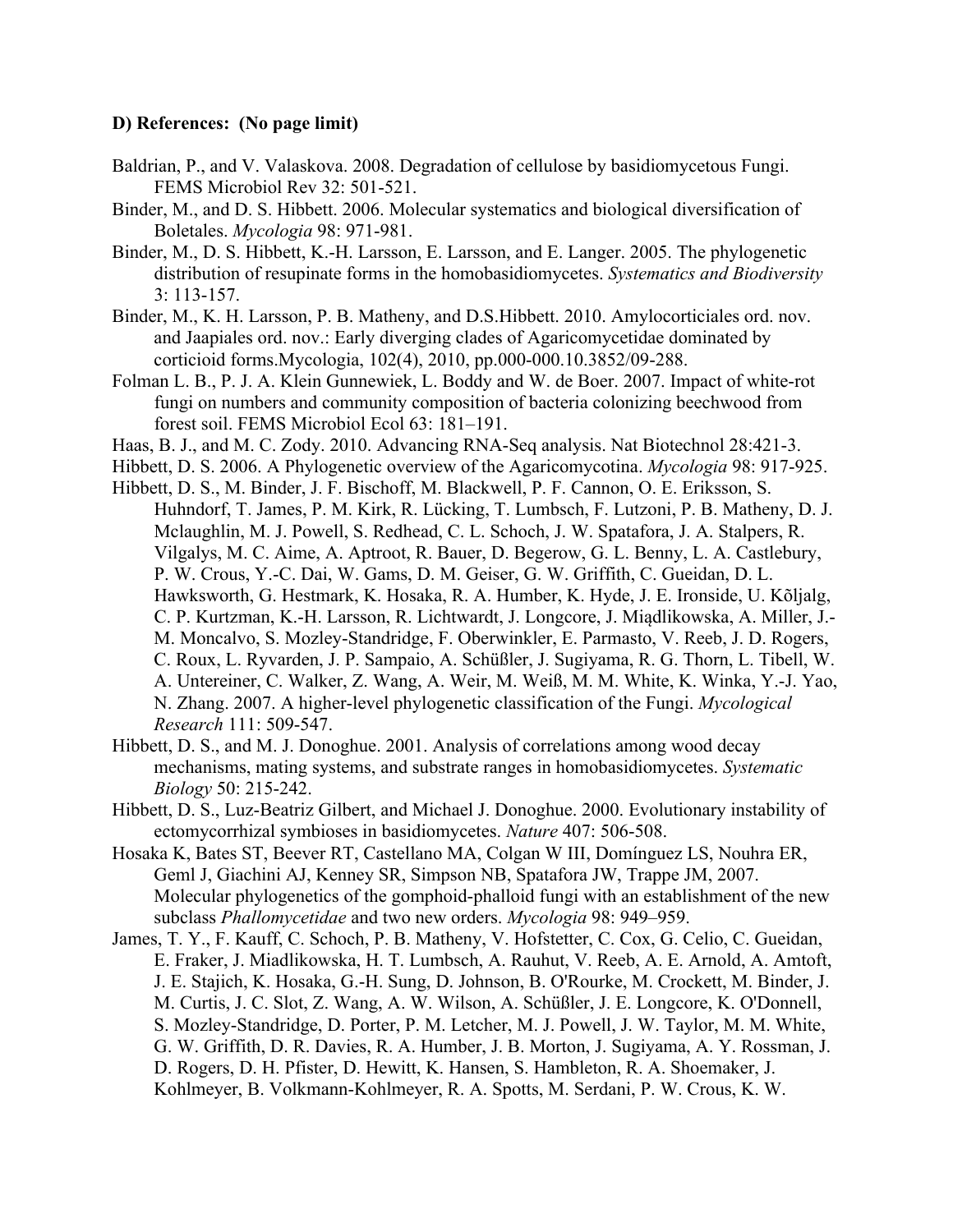Hughes, K. Matsuura, E. Langer, G. Langer, W. A. Untereiner, R. Lücking, B. Büdel, D. M. Geiser, A. Aptroot, P. Diederich, I. Schmitt, M. Schultz, R. Yahr, D. Hibbett, F Lutzoni, D. McLaughlin, J. Spatafora, and R. Vilgalys. 2006. Reconstructing the early evolution of the fungi using a six gene phylogeny. *Nature* 443: 818-822.

- Lundell, T. K., M. R. Mäkelä, and K. Hildén. 2010. Lignin-modifying enzymes in filamentous basidiomycetes—ecological, functional, and phylogenetic review. Journal of Basic Microbiology 50: 5-20.
- Martin, F., A. Aerts, D. Ahren, A. Brun, E. G. Danchin, F. Duchaussoy, J. Gibon, A. Kohler, E. Lindquist, V. Pereda, A. Salamov, H. J. Shapiro, J. Wuyts, D. Blaudez, M. Buee, P. Brokstein, B. Canback, D. Cohen, P. E. Courty, P. M. Coutinho, C. Delaruelle, J. C. Detter, A. Deveau, S. DiFazio, S. Duplessis, L. Fraissinet-Tachet, E. Lucic, P. Frey-Klett, C. Fourrey, I. Feussner, G. Gay, J. Grimwood, P. J. Hoegger, P. Jain, S. Kilaru, J. Labbe, Y. C. Lin, V. Legue, F. Le Tacon, R. Marmeisse, D. Melayah, B. Montanini, M. Muratet, U. Nehls, H. Niculita-Hirzel, M. P. Oudot-Le Secq, M. Peter, H. Quesneville, B. Rajashekar, M. Reich, N. Rouhier, J. Schmutz, T. Yin, M. Chalot, B. Henrissat, U. Kues, S. Lucas, Y. Van de Peer, G. K. Podila, A. Polle, P. J. Pukkila, P. M. Richardson, P. Rouze, I. R. Sanders, J. E. Stajich, A. Tunlid, G. Tuskan, and I. V. Grigoriev. 2008. The genome of *Laccaria bicolor* provides insights into mycorrhizal symbiosis. Nature 452:88-92.
- Martinez, D., J. Challacombe, I. Morgenstern, D. Hibbett, M. Schmoll, C. P. Kubicek, P. Ferreira, F. J. Ruiz-Duenas, A. T. Martinez, P. Kersten, K. E. Hammel, A. Vanden Wymelenberg, J. Gaskell, E. Lindquist, G. Sabat, S. S. Bondurant, L. F. Larrondo, P. Canessa, R. Vicuna, J. Yadav, H. Doddapaneni, V. Subramanian, A. G. Pisabarro, J. L. Lavin, J. A. Oguiza, E. Master, B. Henrissat, P. M. Coutinho, P. Harris, J. K. Magnuson, S. E. Baker, K. Bruno, W. Kenealy, P. J. Hoegger, U. Kues, P. Ramaiya, S. Lucas, A. Salamov, H. Shapiro, H. Tu, C. L. Chee, M. Misra, G. Xie, S. Teter, D. Yaver, T. James, M. Mokrejs, M. Pospisek, I. V. Grigoriev, T. Brettin, D. Rokhsar, R. Berka, and D. Cullen. 2009. Genome, transcriptome, and secretome analysis of wood decay fungus *Postia placenta* supports unique mechanisms of lignocellulose conversion. Proc Natl Acad Sci U S A 106:1954-9.
- Martinez, D., L.F. Larrondo, N. Putnam and 12 other authors. 2004. Genome sequence of the lignocellulose degrading fungus *Phanerochaete chrysosporium* strain RP78. Nat. Biotechnol. 22: 695-700.
- Matheny, P. B., J. M. Curtis, V. Hofstetter, M. C. Aime, J.-M. Moncalvo, Z. W. Ge, Z. L. Yang, J. C. Slot, J. F. Ammirati, T. J. Baroni, N. L. Bougher, K. W. Hughes, D. J. Lodge, R. W. Kerrigan, M. T. Seidl, D. K. Aanen, M. DeNitis, G. M. Daniele, D. E. Desjardin, B. R. Kropp, L. L. Norvell, A. Parker, E. C. Vellinga, R. Vilgalys. and D. S. Hibbett. 2006. Major clades of Agaricales: a multi-locus phylogenetic overview. *Mycologia* 98: 982-995.
- Matheny, P. B., Z. Wang, M. Binder, J. M. Curtis, Y. W. Lim, R. H. Nilsson, K. W. Hughes, V. Hofstetter, J. F. Ammirati, C. Schoch, G. E. Langer, D. J. McLaughlin, A. W. Wilson, T. Frøslev, Z. W. Ge, R. W. Kerrigan, J. C. Slot, E. C. Vellinga, Z. L. Liang, T. J. Baroni, M. Fischer, K. Hosaka, K. Matsuura, M. T. Seidl, J. Vaura, and D. S. Hibbett. 2007. Contributions of *rpb2* and *tef1* to the phylogeny of mushrooms and allies (Basidiomycota, Fungi). *Molecular Phylogenetics and Evolution* 43: 430-451.
- Morgenstern, I., D. Robertson, and D. Hibbett. 2010. Characterization of 3 mnp genes in *Fomitiporia mediterranea* and report of additional class II peroxidases in the Hymenochaetales. *Applied and Environmental Microbiology* accepted pending revision.